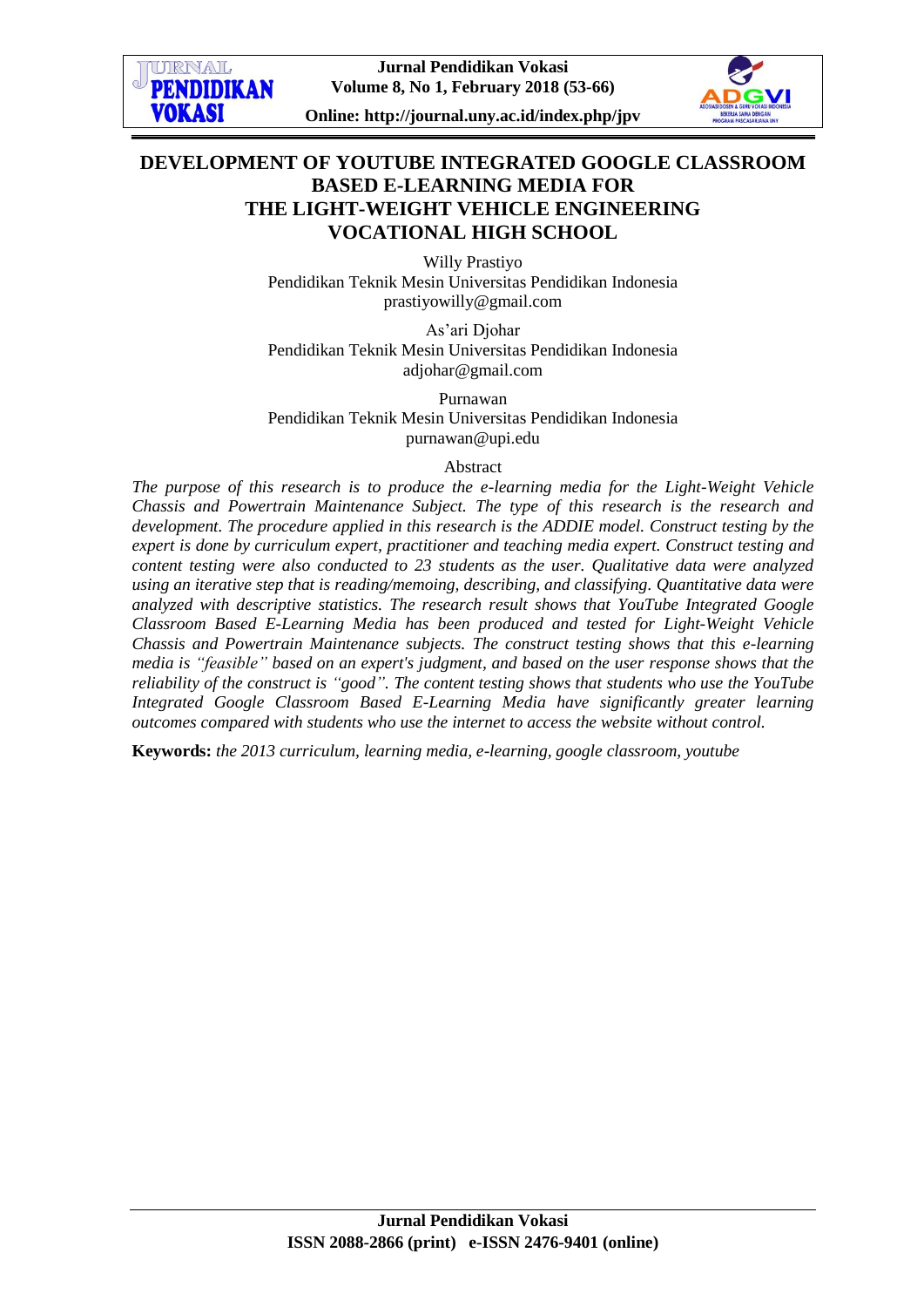#### **INTRODUCTION**

Electronic learning or e-learning is a general term that is used to demonstrate learning process by utilizing electronic technology including information and communication technology. E-learning content can be text, image, video, and audio. Nichols (2008, p. 2) explained that "E-learning is learning that is enabled or supported by the use of digital tools and content. It typically involves some form of interactivity, which may include online interaction between the student and their teacher or peers".

The purpose of e-learning is to shorten the schedule of learning time targets and also save the cost to be incurred by an educational program. The development of e-learning, however, can also be more expensive than traditional face-to-face learning, especially when using an excellent interactive multimedia method, but actually, the cost of network services and technical support can be cheaper than the class facilities, time spent, and the cost of travel used during conventional classroom learning sessions.

The 2013 Curriculum prioritizes elearning. This curriculum instructs online learning so that students are able and accustomed to look for information independently through the utilization of information technology and internet communications. Regulation of Indonesia's Minister of Education and Culture number 70 in 2013 in Rational Development of 2013 Curriculum, Improvement of Mindset section number 3 explains that, in the 2013 Curriculum, the previously isolated learning scheme becomes a networking learning by utilizing internet technology (Menteri Pendidikan dan Kebudayaan Republik Indonesia, 2013).

Students can obtain learning materials from any learning source and from anywhere through the internet, but this does not rule out the possibility that students will get learning materials from the untrustworthy resources on the internet if teachers do not organize the structured and reliable learning materials according to the syllabus on the internet to support the process of guided learning (instructor-led) as well as self-paced learning. Even though the internet is a very important and indispensable source for students, the issue of whether the referenced source is

trustworthy and/or credible, has been raised. This is because there is no control on any particular piece of information published through the web.

Many of the sites on the internet enable anybody to submit any kind of information without being controlled, and many of the sites known as reliable are restricted to open access for commercial purposes or security requirements (IP restriction, membership). This limits the accessibility for students and deprives them of these sites. Because of these constraints, information resources used by students are generally untrustworthy or students have been inaccurately forwarded.

Work by Sahin, Balta, & Ercan (2010, p. 241) has shown that the students use more accessible and less secure internet sites in courses because of their careless, and consequently get low marks for term projects and home-works. The result demonstrates that resources which are easily accessible are not those which provide reliable information. Accessibility into highly reliable and credible resources is only possible with some constraints, so that it is very difficult to use these resources efficiently.

Similar conclusions have been noted by other researcher. Kriscautzky & Ferreiro (2014, p. 932) have noted that evaluating the credibility of information on the internet is a challenge for students, even at higher education level. Even when they have criteria for selecting credible information on the declarative level, when in action these criteria can compete with practical requirements or unique motivations.

The research conducted by Arnanto & Triyono (2014, p. 331) shows that the result of the analysis of teacher learning strategy in Vocational High School which has utilized the internet in teaching and learning has average 150,52, which is in "good" category with percentage 53,29%. It is clear that the teacher learning strategies have a positive and significant influence on the effectiveness of internet-assisted learning. These results indicate that it is necessary to design teaching activities that promote the development of one of the tasks of the current reader to distinguish what information is credible in contexts of internet search with several purposes, particularly with study ones.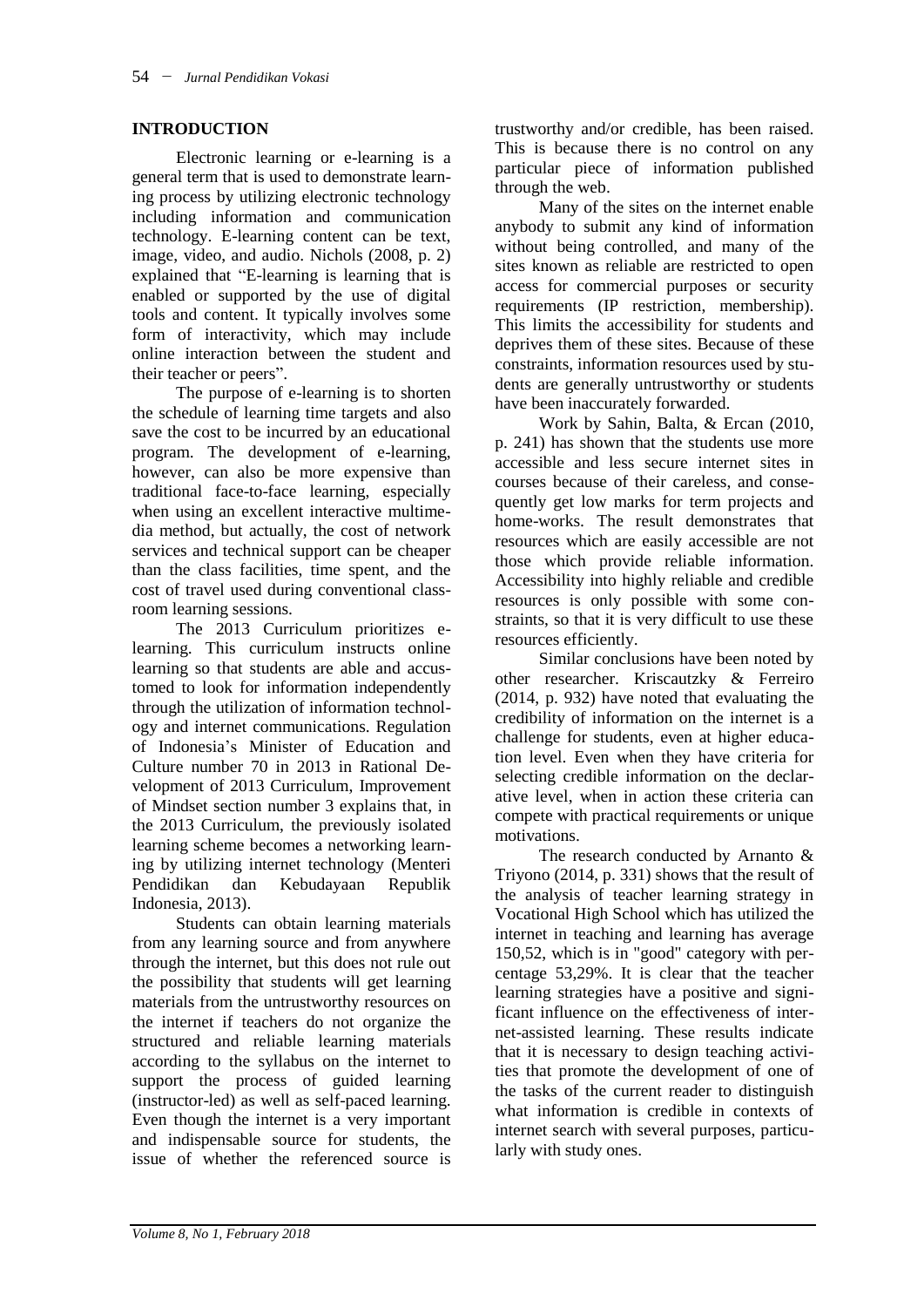Based on the author's observations and direct experience in the Professional Training Program at SMK Negeri 6 Bandung on the Light-Weight Vehicle Chassis and Powertrain Maintenance subject, the problems faced by students is the difficulty in obtaining learning materials from the internet that is true/valid according to the syllabus in the implementation of instruction given by the teacher. Because of this difficulty, many students suggest the teachers to use the conventional learning method in which teachers provide learning materials directly.

The interview conducted by the author to the Professional Training Program participants (temporary teacher) from Universitas Pendidikan Indonesia (UPI) in SMK Negeri 6 Bandung Department of Light-Weight Vehicle Engineering showed that seven out of sixteen (43.75%) participants found that students facing difficulties in obtaining valid (according to syllabus) learning materials from the internet, six out of sixteen (37.5%) participants say that students need guidance but not facing major difficulties in obtaining valid learning material from the internet, while the other rest of the participants are unsure.

Successful learning is directly related to the ability to discriminate between reliable and unreliable sources. It is a great need for a network-based e-learning media that can be utilized by teachers to overcome the problems faced by students. Organizing valid and structured online learning materials in e-learning media is useful in supporting the process of guided learning and independent learning conducted by students so that students have no difficulty in obtaining the valid learning materials according to the syllabus. Learning materials are published in the announcement, assignment, or question posts given online to eliminate the difficulties faced by students in finding online learning materials, so that students have a correct understanding of learning materials in accordance with the achievement of targeted competencies.

Google Classroom and YouTube are the sites on the internet that can be used as elearning media authorware. Google Classroom is a network-based platform that integrates a G Suite for Education account with all G Suite services like Google Docs, Gmail, and Calendar. Teachers can create a virtual classroom with Google Classroom as an online learning medium. With Google Classroom, teachers are able to share study materials, announcements, quizzes or questions, tasks and task assessments and feedback for students online. The use of Google Classroom in learning enables teachers to be more effective in presenting content or online learning materials for students, controlling online learning assignments to be more organized, and facilitating indirect communication with students. All content in the form of text, images, audio or video presented by teachers in the Google Classroom virtual classroom is under the control and organization of teachers and virtual class administrators, so that only valid learning materials will be learned by students.

Google Classroom can be integrated with YouTube to be used as the primary authorware in e-learning media. A set of learning materials presented in a web presentation format in Google Classroom, and the element of learning video content on YouTube embedded into the Google Classroom platform as the main content. Documents, images, and audio can be uploaded and shared with students in the Google Classroom virtual classroom to deliver a learning topic, while videos uploaded to YouTube are attached to posts published by teachers to students on the main page of the virtual classroom for guided and independent learning materials.

YouTube is a database platform on the internet that can be used by users to upload, share and watch videos. In education, You-Tube can be used as an e-learning platform that allows teachers and students to publish videos that demonstrate an understanding of a topic, thereby creating a social and digital community that specializes in a skill. Watching an educational video on YouTube allows the flexibility to learn things procedurally, which will increase students' understanding of the knowledge and skills that are being learned. Snyder & Burke (2008) found that students who watch learning videos on YouTube will improve their understanding of the subject matter.

Online learning with the valid and structured material is important for students in the achievement of learning objectives, especially if the learning content is presented in the form of video in addition to text, images, and audio because it can create a more interesting learning atmosphere and support the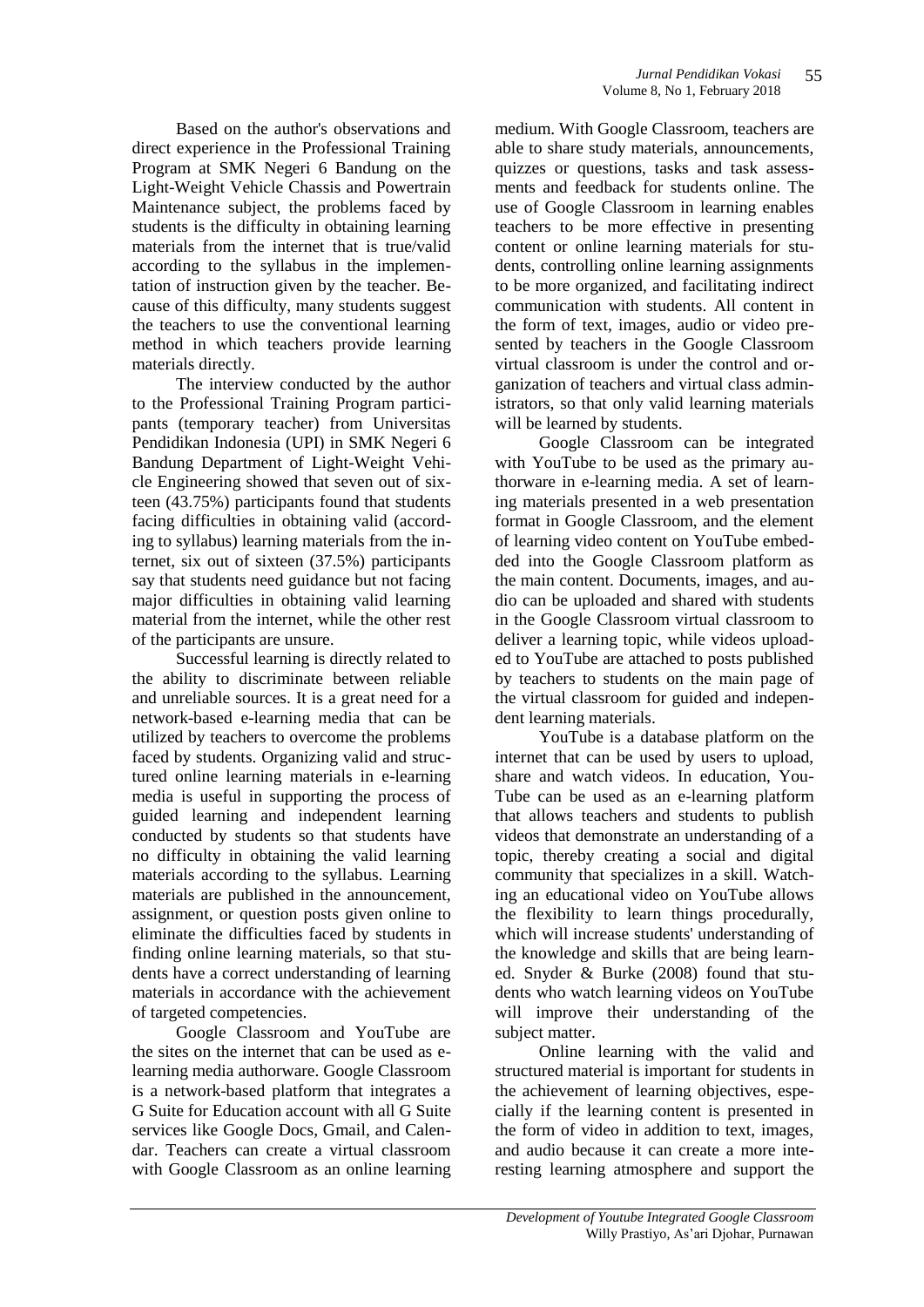learning process as a whole. Based on the problem that needs to be solved through research and development, the purpose of this research is to produce a YouTube Integrated Google Classroom Based E-Learning Media for the Light-Weight Vehicle Chassis and Powertrain Maintenance Subject.

Ghirardini (2011, p. 21) explains that there are several sequences of activities that can develop e-learning, such as the ADDIE model which contains five stages: Analysis, Design, Development, Implementation, and Evaluation. In this research and development, the analysis stage is done at the beginning of e-learning development to find the gap and also identifying general learning objectives. The design stage involves the activity of formulating a set of learning objectives, determining the sequence of steps in the goal acquisition effort, and selecting lesson materials, media, evaluation, and delivery strategies. The result of the design stage is the blueprint used as a reference for the development stage. The e-learning content is produced in the development stage. The development of interactive multimedia content consists of content development, storyboard development, and courseware development. Lessons are delivered to students at the implementation stage, courseware is installed on the server to be accessible to students. This stage also includes managing the activities of students in the process of guided learning. E-learning is then evaluated for a specific purpose. The evaluation focused on the reactions of students, the achievement of learning objectives, as well as the completion of the delivery of knowledge and skills.

## **RESEARCH METHOD**

The type of this study is research and development (R&D). The resulting product will then be field-tested and revised until a certain level of effectiveness is obtained. In this study, the authors develop and test the product (YouTube Integrated Google Classroom Based E-Learning Media) for the Light-Weight Vehicle Chassis and Powertrain Maintenance Subject. The procedure applied in this research is the ADDIE model which contains five stages: Analysis, Design, Development, Implementation, and Evaluation.

Analysis stage consists of needs analysis, target audience analysis, and task and to-

pic analysis. Design stage consists of designing objectives, sequencing, instructional, delivery, and evaluation strategy, and initial product design. Development stage consists of content development, storyboard development, courseware development, first-stage product testing, and the first-stage product revision. Implementation stage consists of installation and distribution, student activity management, second-stage product testing, second-stage product revision, and third-stage product testing. Evaluation stage consists of evaluating reliability in terms of construct and content.

Participants in the test in terms of constructs is the Vice Principal of Curriculum at SMK Negeri 6 Bandung as a curriculum expert to assess the appropriateness of learning objectives, sequencing, instructional, delivery, and evaluation strategy; the Light-Weight Vehicle Chassis and Powertrain Maintenance teacher at SMK Negeri 6 Bandung as a practitioner to assess the appropriateness of needs analysis, target audience analysis, and task and topic analysis results; lecturer of Learning Media course at Universitas Pendidikan Indonesia as an expert of learning media to assess the appropriateness of content, storyboard, and courseware, including the elements of interoperability, compatibility, performance, navigability, structure, security, and usability of developed e-learning media. Research subject in construct and content test of e-learning media are 23 students of Toyota Technical Education Program (T-TEP) eleventh grade of Light-Weight Vehicle Engineering in SMK Negeri 6 Bandung as users.

Testing stages are as follows: (1) first stage product testing, i.e. testing in terms of constructs by experts; (2) first stage product revision; (3) second stage product testing, to determine the reliability of the construct based on the response of students as users of the product; (4) second stage product revision; (5) third stage product testing, to determine the reliability of the content based on the test that passed by the student as a product user; (6) evaluation of product reliability in terms of content and construct; (7) product improvements.

The data collection instruments used in this research are Structured Formal Interview One-on-one Interviews type, User Experience Questionnaire (UEQ), and Posttest-Only. Structured formal interviews are conducted as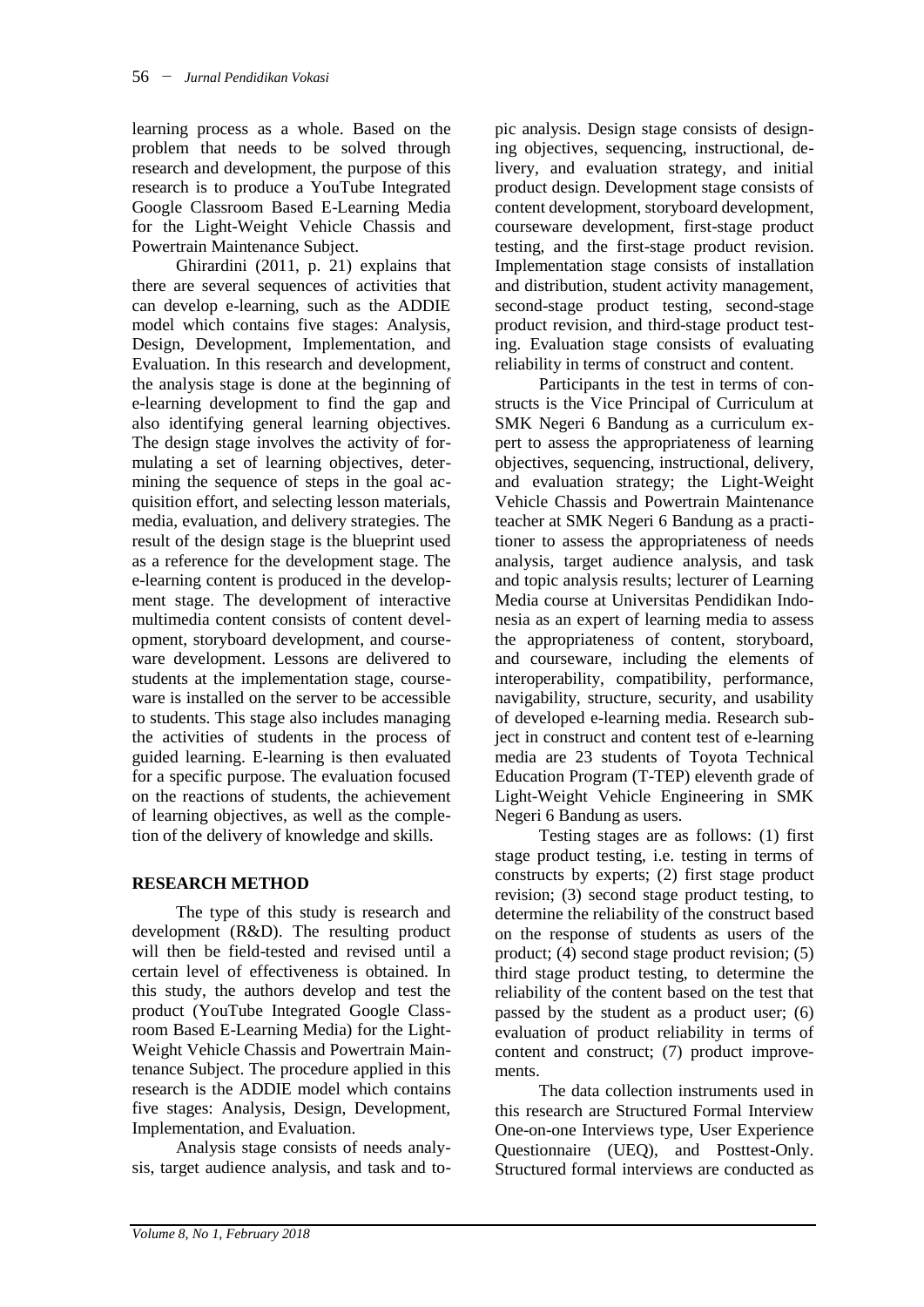a test of the construct by the curriculum expert, practitioner, and learning media expert to obtain qualitative data on product reliability in terms of construct and improvement or development recommendations. User Experience Questionnaire is used to obtain quantitative data on product reliability in terms of constructs based on the response of students as users of the product. Posttest-Only is used to obtain quantitative data on product reliability in terms of content based on the tests that the student passes as a product user.

The qualitative data of Structured Formal Interview results were analyzed by iterative reading/memoing, describing, and classifying. Quantitative data from User Experience Questionnaire were analyzed using UEQ Data Analysis Tool developed by Laugwitz, Held, & Schrepp (2008, pp. 63– 76), while Posttest-Only quantitative data were analyzed using SPSS 16.0 to compute data. These computations include descriptive statistics, normality tests, homogeneity tests, and independent-samples t-test (two-sample ttest) to compare the mean of one variable for two groups.

### **FINDINGS AND DISCUSSION**

### **Analysis**

The analysis conducted at the start of the development by direct observation method. This process is outlined in the following steps: (1) select a site (school and particular classroom) to be observed, (2) ease into the site, getting a general sense of the site, and taking initial notes, (3) identification of who, what, when, and how long to observe, (4) conduct multiple observations over time to obtain the best understanding of the site and the individuals, (5) record descriptive and reflective fieldnotes. Findings and discussion of analysis stage are described in the needs analysis, target audience analysis, and task and topic analysis section below.

### *Needs Analysis*

The problems faced by students is the difficulty in getting true/valid (according to the syllabus) learning materials from the internet. Based on the observation, students merely place a search term in Google, enter the first result, copy and paste it, almost without reading what they have selected and without considering any questions about the validity of the information obtained.

Students of those ages seem to be unwilling, under certain conditions, to consider the complex problematics concerning the credibility of information, even though they get low marks for their works. Consequently, it seems appropriate to maintain the distinction between the credible and uncredible information (learning materials). It can be done by organizing accurate and structured online learning materials in e-learning media, so that students have an exact understanding of learning materials in accordance with the achievement of targeted competencies according to the syllabus.

### *Target Audience Analysis*

Target audience analysis is another crucial step. The design and delivery of e-learning will be influenced by key characteristics of the learners (e.g. their previous knowledge and skills, geographical provenience, learning context and access to technology).

Based on the observation, knowledge and skills that have been obtained by students prior to learning the Light-Weight Vehicle Chassis and Powertrain Maintenance Subject are included in the Basic Skills Program Subjects (C2), consist of Automotive Engineering Drawing, Basic Automotive Technology, and Basic Works of Automotive Engineering.

Student's computer technical skills and competence prior to the Light-Weight Vehicle Chassis and Powertrain Maintenance Subject online learning is covered in the Basic Subject of Expertise (C1), students have taken Digital Simulation subject as a basic subject in the field of expertise.

Locations of students will participate in e-learning is in the classroom in guided learning, and outside of the classroom in self-paced learning. Students can access the internet in guided learning in the classroom using mobile phones, smartphones, or laptops by utilizing Wi-Fi connection or personal internet data. Whereas in the independent learning outside the classroom, students can also use mobile phones, smartphones, or laptops utilizing Wifi connections if students are in the school's Wi-fi zone, or by using school computers in the computer lab or in the Self Access Study (SAS) room.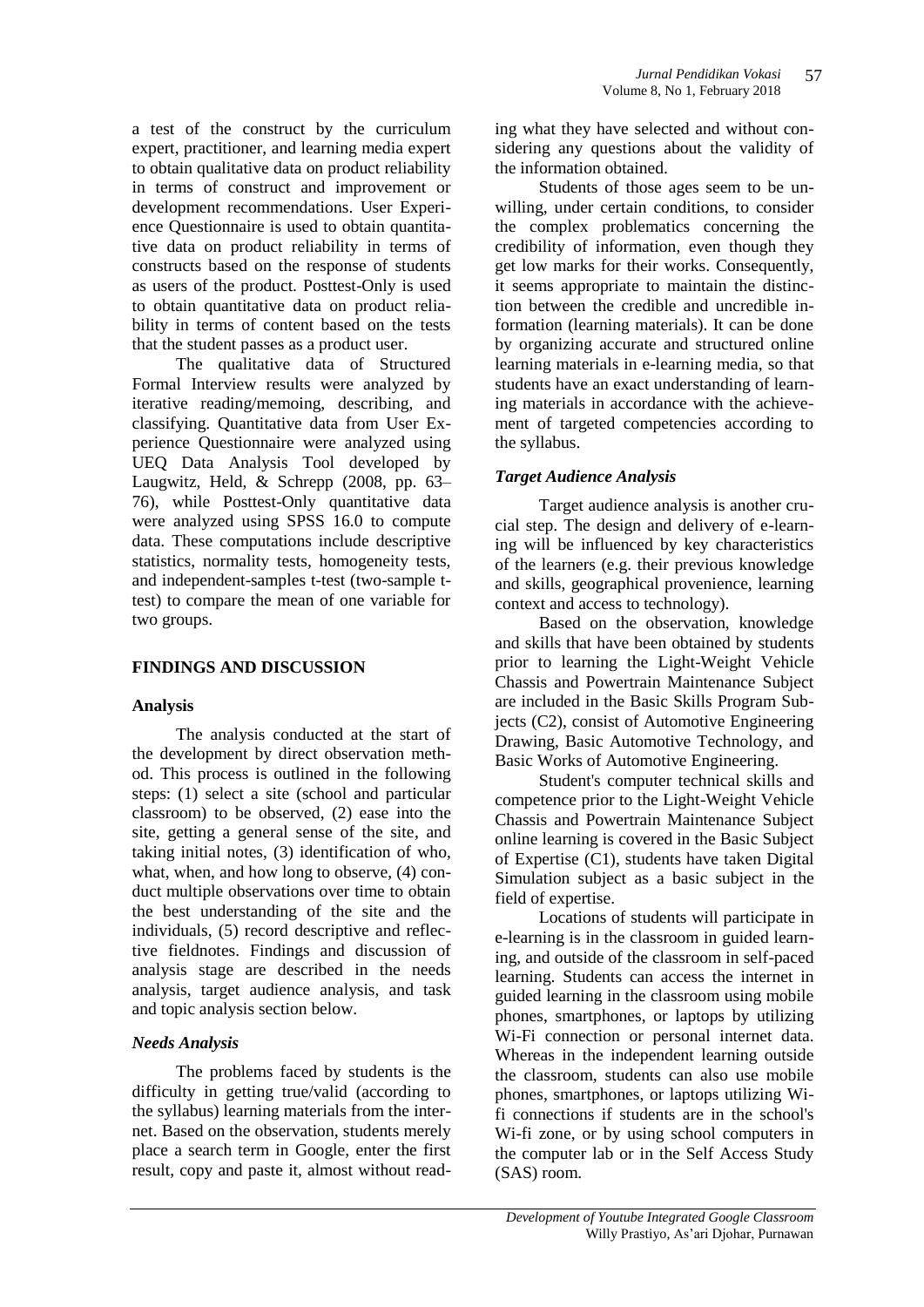From these findings, it can be concluded that the students as target audience have enough potential as prospective users of elearning media that will be developed.

### *Task and Topic Analysis*

According to the syllabus and the lesson plan, the main task of students in the Light-Weight Vehicle Chassis and Powertrain Maintenance Subject is to apply the understanding of component, component function, and how the vehicle chassis and powertrain system work to provide basic knowledge of skills in vehicle periodic maintenance. Basically, this task consists of applying the knowledge and skills of vehicle chassis and powertrain maintenance that is consists of a series of components starting from the clutch, manual transmission, propeller shaft, differential, axle shaft, wheel and tire, brake system, suspension system, and steering system.

Furthermore, these task and topic as the findings on this step will be considered in the design stage. These findings will be used to define content for job-oriented learning courses that aim to develop or reinforce jobrelated skills, as well as to provide information or achieve educational objectives.

## **Design**

### *Learning Objectives*

The overall interpretation of the learning outcome objective from the specific learning objectives is done by reviewing the tasks and content elements identified in the previous task and topic analysis. Target learning outcomes of the Light-Weight Vehicle Chassis and Powertrain Maintenance Subject is the achievement of basic knowledge (cognitive) up to the level of "applying", and the achievement of basic skill (psychomotor) up to the level of "manipulation".

### *Sequencing*

The result of sequencing is a learning structure, each element in accordance with the objectives of the learning outcomes and contribute to the achievement of overall learning objectives. The learning sequencing diagram of the Light-Weight Vehicle Chassis and Powertrain Maintenance Subject is shown in Figure 1.



Figure 1. Learning Sequencing Diagram.

### *Instructional, Delivery, and Evaluation Strategy*

The design of learning strategy in this e-learning media uses the expositive method which includes presentation and demonstration. The delivery of learning materials in the form of presentations and demonstrations in elearning media is done through the recorded video, then uploaded to YouTube for further embedment in the post that is sent to Google Classroom. An online quiz is published in the form of a post that contains multiple choice or written answers questions. Quiz questions in this post require the cognitive domain in implementation level answers of students that are accommodated by the reference answers from the previous posts that contain presentation or demonstration videos.

Assessment of learning is done by assessing the video summary papers that is done by students in the form of .docx or .pdf submitted through the related assignment post, as well as assessing the quiz answers that are sent by the student through the relevant question posts.

## *Initial Product Design*

The main pages of the YouTube Integrated Google Classroom Based E-Learning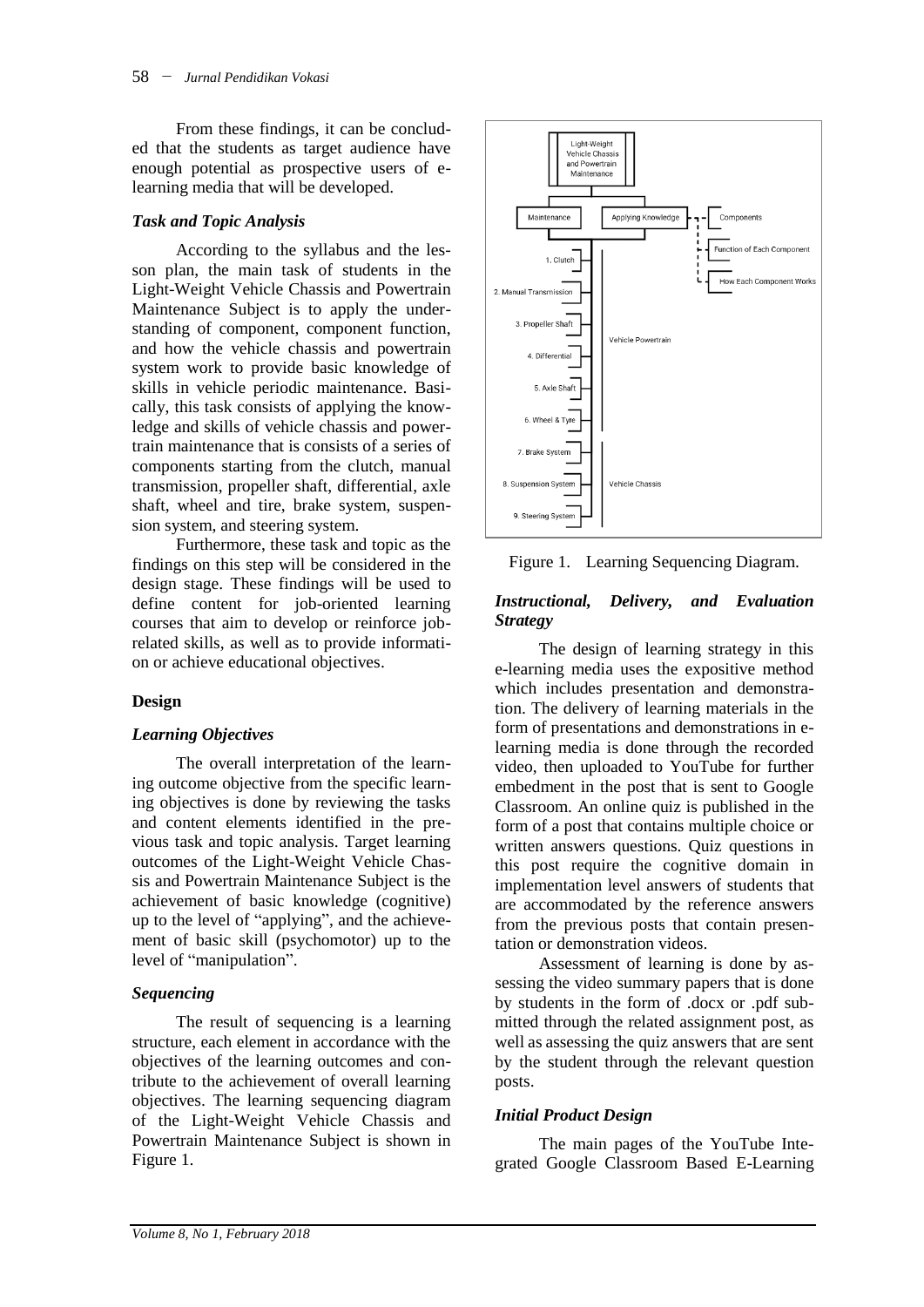Media is the Stream page, Students page, and About page. Figure 2 shows the structure of this e-learning media design.

#### **Development**

#### *Content Development*

Content in the YouTube Integrated Google Classroom Based E-Learning Media containing information and knowledge is developed in two ways: (1) Content is produced and uploaded, and (2) existing content or learning materials are reused (uploaded).

#### *Storyboard Development*

The storyboard describes all components of the YouTube Integrated Google Classroom Based E-Learning Media interactive product for the Light-Weight Vehicle Chassis and Powertrain Maintenance Subject, including text, images, interactions, and assessments. In this e-learning media, the developed storyboard consist of: web structure, references, courses, competencies, author, screen, post, topic, screen type, screen heading & screen subheading, body text, media description and notes to the programmer.



Figure 2. E-Learning Media Structure Design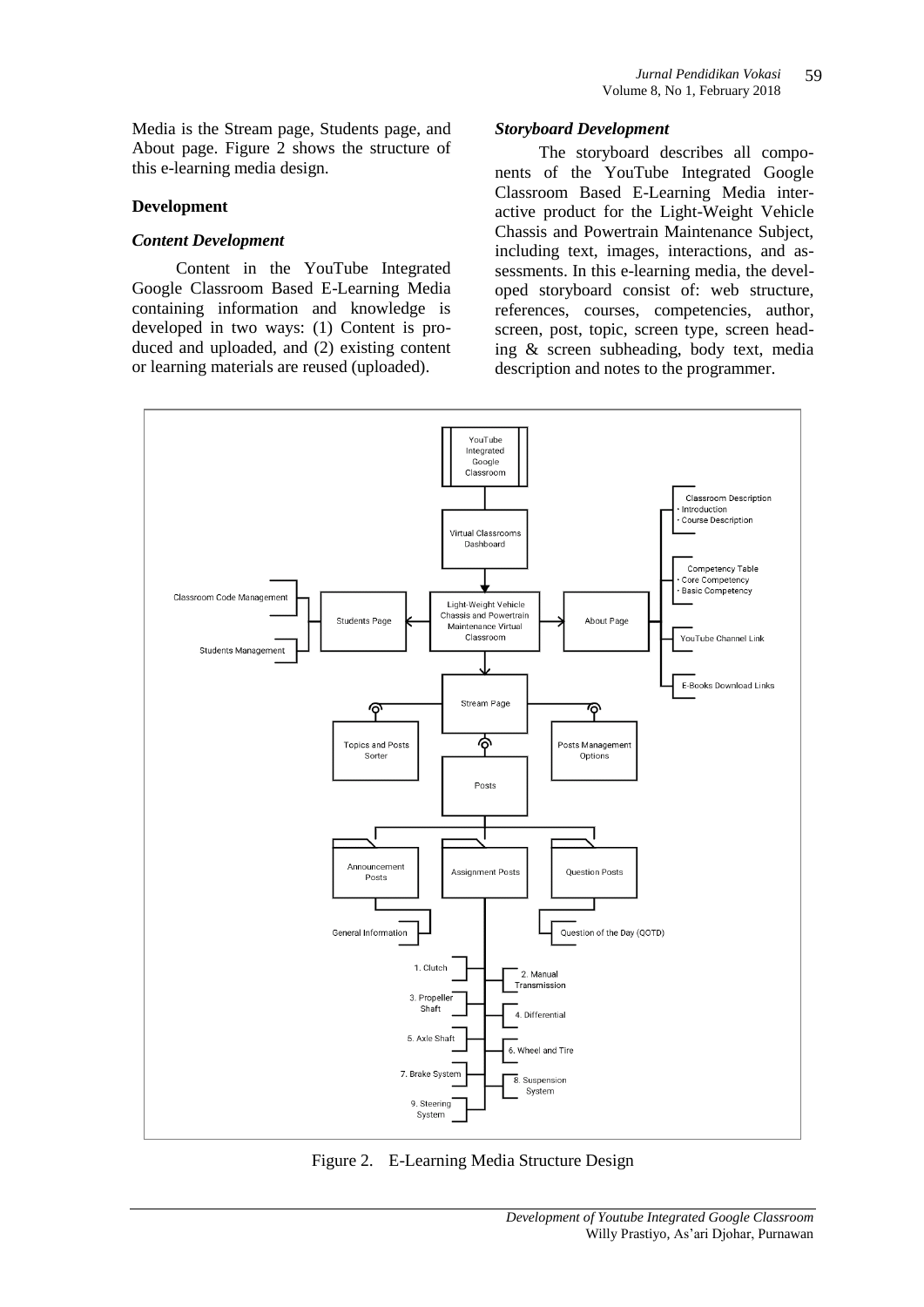#### *Courseware Development*

Elements that build the integration of elearning media such as text, images, audio, and video were assembled in courseware, this process is done by utilizing authoring tools or authorware that have been created specifically to develop e-learning without the need for indepth programming. Google Classroom and YouTube serve as the primary authorware in this developed e-learning media, a set of learning materials presented in a web pre-sentation format in Google Classroom, and the elements of learning video content on YouTube are integrated into the Google Classroom platform by embedding as the main content.

The arrangement that is implemented in the YouTube Integrated Google Classroom Based E-Learning Media is a timeline-based in which online learning is implemented in steps from one learning post to the next learning post on the Stream page. Lessons start from assignment post access which contains YouTube presentation and demonstration video and instructions of summary paper assignments with video reference in the assignment post package, then access proceeds to the Question of the Day (QOTD) question post with the same learning topic as the previous assignment.

#### *First-stage Product Testing*

Structured formal interviews including checkpoints in the interviews are given to curriculum expert, practitioner, and learning media expert to obtain qualitative data on product appropriateness as well as product improvement recommendations.

Table 1. Interview Checklist for Curriculum Expert.

|                               | Not. | Quite<br>Feasible Feasible | Feasible |
|-------------------------------|------|----------------------------|----------|
| <b>Learning Objectives</b>    |      |                            |          |
| Sequencing                    |      |                            | N        |
| <b>Instructional Strategy</b> |      |                            | N        |
| Delivery Strategy             |      | ٦                          |          |
| <b>Evaluation Strategy</b>    |      |                            |          |

According to the interview result, which was also stated on the Table 1, curriculum expert judges that the learning objectives of the Light-Weight Vehicle Chassis and Powertrain Maintenance Subject with the use of developed e-learning media have been feasible and appropriate to complement the learning needs in the application of the 2013 Curriculum. The distribution of content posts and sequencing of materials in the achievement of the learning objective according to curriculum expert has also been feasible as it corresponds to the core material in basic competence. This is in accordance with Ghirardini's (2011, p. 14) explanation which says that e-learning quality can be better if e-learning content is fragmented to facilitate the reception of new knowledge and enable flexible scheduling. The curriculum expert also considers that the exposure method in e-learning media that includes pre-sentations and demonstrations with this video has been feasible. This is in line with research that says watching video learning content from YouTube will increase students' understanding of the knowledge and skills being learned (Lee & Lehto, 2013, pp. 193–208).

Table 2. Interview Checklist for Practitioner

|                          | Not | Ouite<br>Feasible Feasible | Feasible |
|--------------------------|-----|----------------------------|----------|
| Needs Analysis           |     |                            |          |
| Target Audience Analysis |     |                            | N        |
| Task and Topic Analysis  |     |                            | N        |

According to the interview result, which was also stated on the Table 2. practitioner judges that the developed elearning media is feasible and useful in the implementation of the 2013 Curriculum, where the instruction is given by teachers for students to learn with learning material resources from the internet in guided and independent learning. He also considered that the set of lessons developed in this developed e-learning media has been feasible as it corresponds to the core material in the basic competence of knowledge and skills of the Light-Weight Vehicle Chassis and Powertrain Maintenance Subject. According to Ghirardini (2011, p. 14) which says that the quality of elearning can be better by considering relevant and specific learning for the needs and roles of students, including skills, knowledge, and information.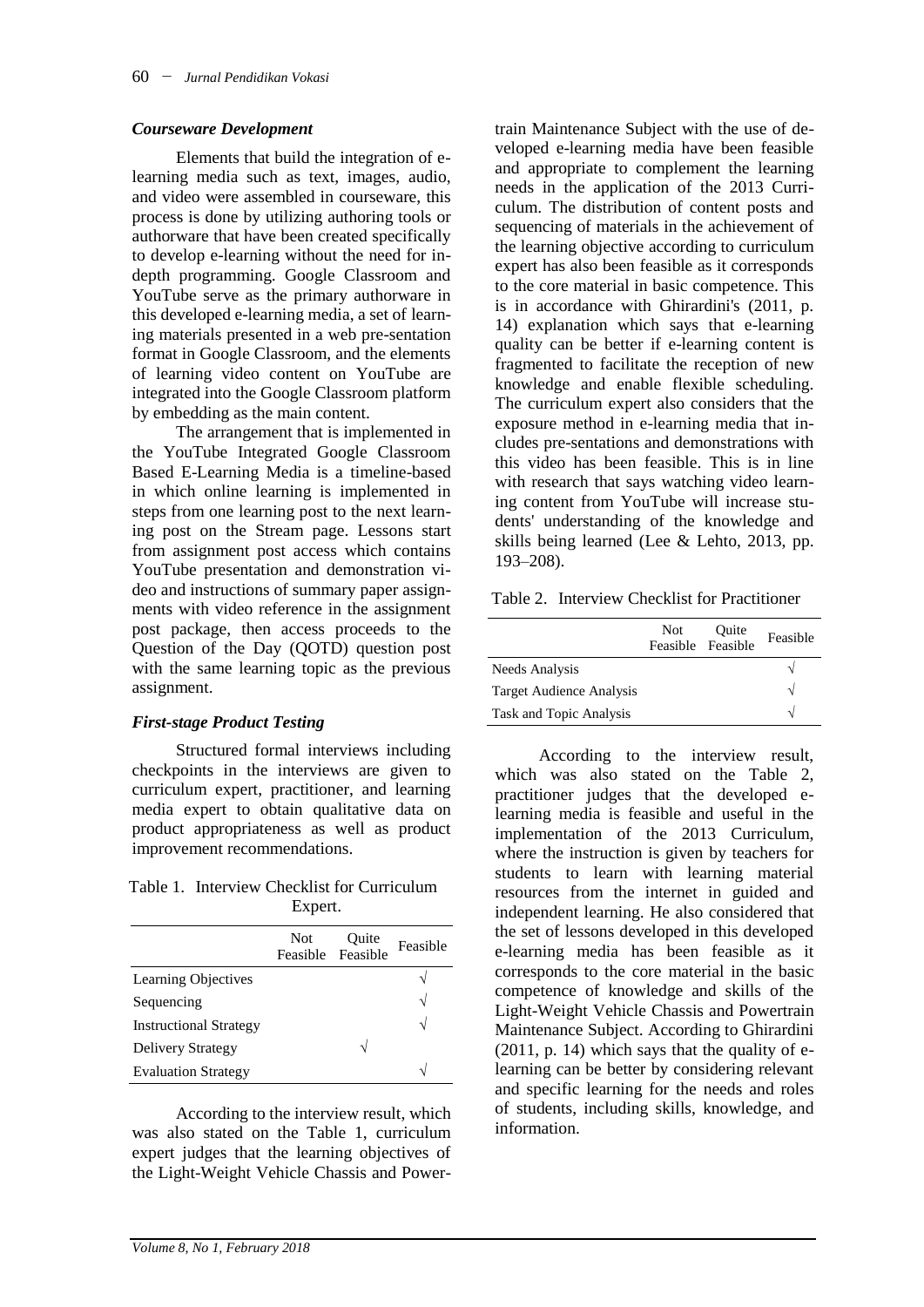| Table 3. Interview Checklist for Learning |
|-------------------------------------------|
| Media Expert                              |

|                            | <b>Not</b> | Ouite<br>Feasible Feasible | Feasible |
|----------------------------|------------|----------------------------|----------|
| <b>Content Development</b> |            |                            |          |
| Storyboard                 |            |                            |          |
| Courseware                 |            |                            |          |
| Interoperability           |            |                            |          |
| Compatibility              |            |                            |          |
| Performance                |            |                            |          |
| Navigability               |            |                            |          |
| Structure                  |            |                            |          |
| Security                   |            |                            |          |
| Usability                  |            |                            |          |

According to the interview result, which was also stated on the Table 3, the learning media expert judges that the content in the developed e-learning media is feasible. He recommends organizing content to be separate from one subject to another with different web navigation pages, and this element has been revised as shown in the first-stage product revision explanation. The compiled storyboards have been quite feasible in describing all components of interactive e-learning media. The courseware structure is also considered feasible and other courseware aspects of interoperability, compatibility, navigation, security, and usability are considered quite feasible by the expert.

However, he recommends to enrich courseware with other courseware and consider alternative connectivity if online access cannot be arranged. Implementation of the media expert's recommendation corresponds with Ghirardini (2011, p. 128) that explains "Solutions for low-cost Internet connectivity can be considered, such as LAN-based LMS, offline players, and mobile-learning technologies".

### *First-Stage Product Revision*

In this stage of product (e-learning media) revison, some virtual classrooms page that organizes each Competency Skills Subject (C3) are added. Other than that, the alternative offline video connectivity that is previously produced, organized in a folder, and then distributed to the students in soft copy form is prepared.

### **Implementation**

### *Installation and Distribution*

Google Classroom and YouTube have been installed on Google servers. Design and development have been done at the design and development stage. Access distribution is done by distributing virtual classroom code to students. This class code is used as a password for students to be able to enter the virtual classroom of the Light-Weight Vehicle Chassis and Powertrain Maintenance Subject.

### *Management of Student Activities*

The YouTube Integrated Google Classroom Based E-Learning Media for the Light-Weight Vehicle Chassis and Powertrain Maintenance Subject was self-paced accessed by students outside the classroom (home, computer lab, or SAS) after the guided learning in classroom with the teacher, and continued with the lab workshop at the next meeting.

In this research, the implementation planning with the divided study time in each meeting for two semesters cannot be fully implemented due to the limited research time. Consequently, the YouTube Integrated Google Classroom Based E-Learning Media was only accessed by students at the end of the overall guided learning in the classroom in the second semester as a guided learning review supplement for the students, as well as a supplement before the lab workshop at the next meeting.

## *Second-Stage Product Testing*

Figure 3 shows that the response of students presented by UEQ on 26 aspects of assessment in the YouTube Integrated Google Classroom Based E-Learning Media utilization generally resulted in a positive value. Attractiveness (point 1, 12, 14, 16, 24, and 25), Perspicuity (points 2, 4, 13, and 21), Efficiency (points 9, 20, 22, and 23), Dependability (points 8, 11, 17 and 19), Stimulation (points 5, 6, 7, and 18), and Novelty (3, 10, 15, and 26) are positive with details of 26 items of positive values, 0 items of neutral values, and 0 item of negative value.

Schrepp (2015, p. 5) explains that the standard interpretation of the scale means is that values between  $-0.8$  to 0.8 represent a neural evaluation of the corresponding scale, values >0.8 represent a positive evaluation and values  $<-0.8$  represent a negative evalua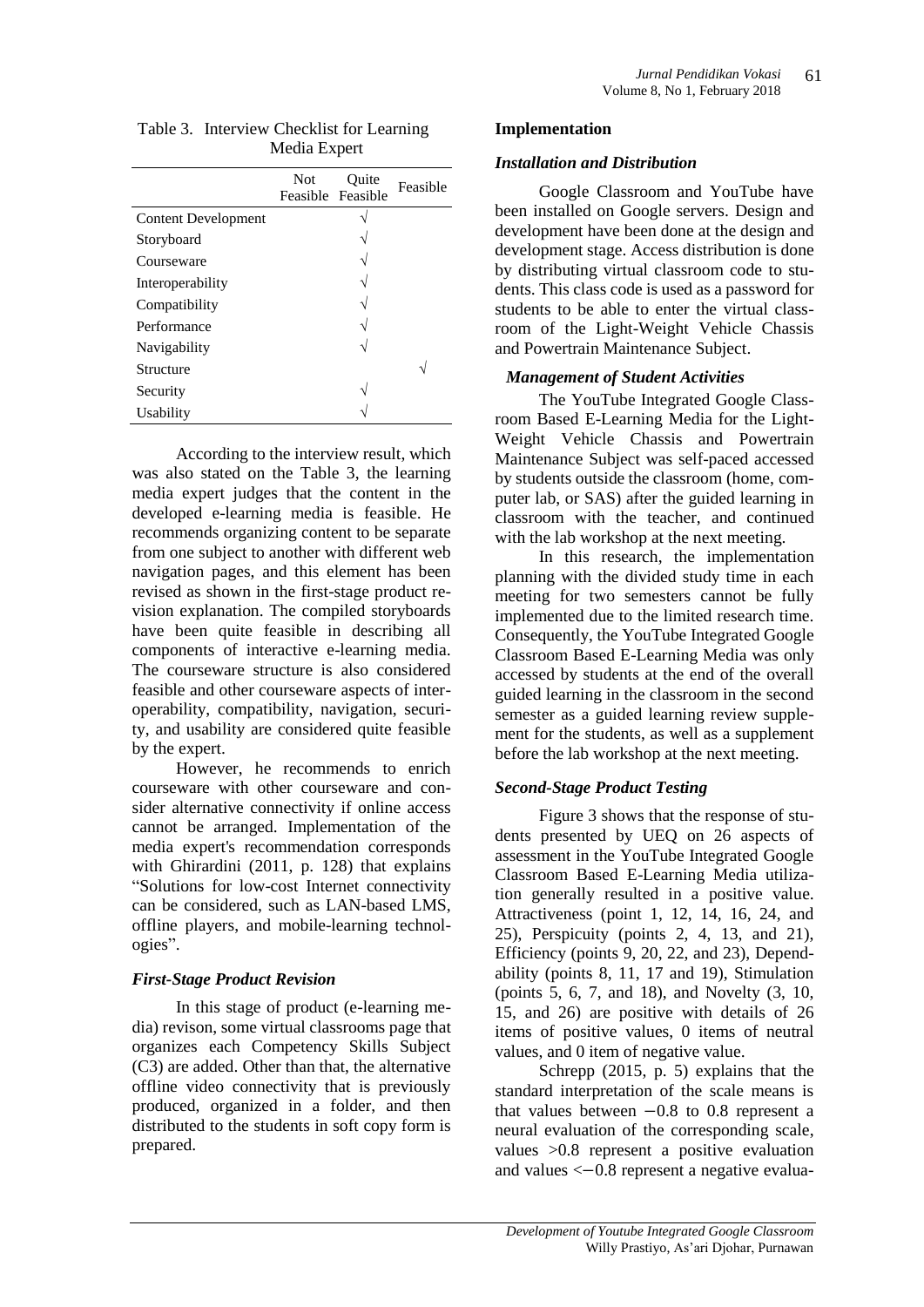tion. The second-stage product testing shows that the mean value on the Attractiveness, Perspicuity, Efficiency, Dependability, Stimulation and Novelty scale is >0.8, this positive rating interpretation indicates that the reliability of the YouTube Integrated Google Classroom Based E-Learning Media in terms of construct aspect is considerably "good".



Figure 3. Mean Value per Item

Schrepp (2015, p. 11) also explains that the result is considered "good" (reliable) if the confidence value is  $\langle 0.5$ . The result of the second-stage product testing shows that the whole scale confidence value is  $< 0.5$ , thus it can be inferred that the users rating on the whole scale can be "trusted". Schrepp (2015, p. 9) recommends that the scale Alpha value should  $> 0.7$  to be able to say that the user rated the scale "consistently". The result of the second-stage product testing shows that the Attractiveness, Perspicuity, Dependability, Stimulation, and Novelty has >0.7 Alpha value, it can be concluded that the users rated the scale "relatively consistent". On the other hand, the Efficiency scale has 0.69 Alpha value, therefore it can be said that the users rated this particular scale relatively "less

consistent". However, predominantly, user judgments on the whole scale are done "consistently", "not randomly", or "conscientiously".





Figure 4 shows a comparison of the YouTube Integrated Google Classroom Based E-Learning Media with other products in benchmark data (Schrepp, 2015, p. 5). The Attractiveness scale result is "above average", Perspicuity scale is "below average", Efficiency scale is "above average", Dependability scale is "below average", while Stimulation and Novelty scales are "good".

The result of the second-stage product testing shows that the reliability of the You-Tube Integrated Google Classroom Based E-Learning Media in terms of the construct is predominantly "good". As a learning platform, this e-learning media has provided access to information for students to support the delivery and management of learning through the internet, therefore this media can be utilized in the guided and self-paced learning process in the Light-Weight Vehicle Chassis and Powertrain Maintenance subject. This is in line with the explanation of Ghirardini (2011, p. 118) who says that "Learning platforms are used by organizations and institutions to deliver and manage their learning processes. A learning platform provides students with access to information, tools and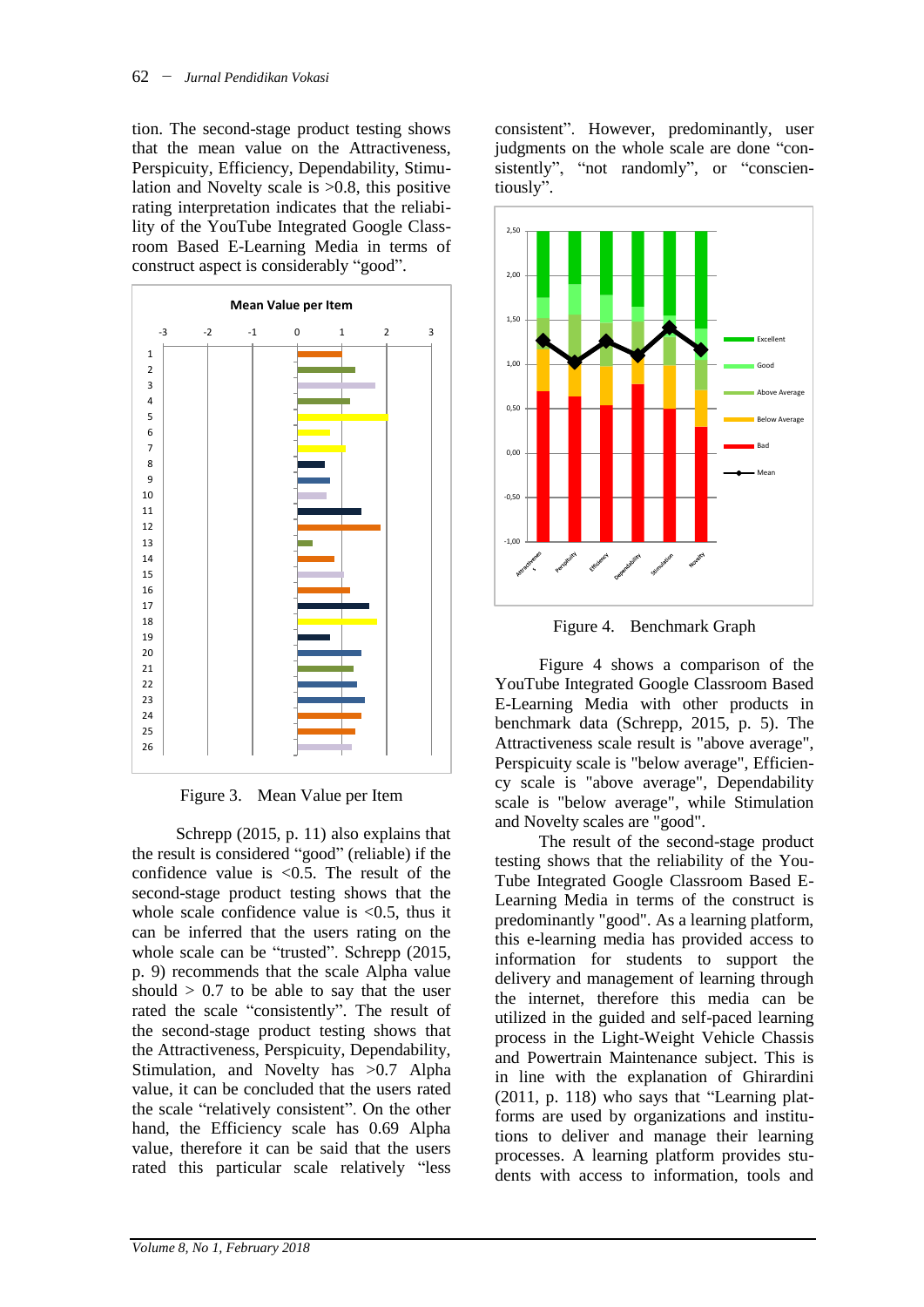resources to support educational delivery and management".

### *Second-Stage Product Revision*

Based on the second stage test result by the User Experience Questionnaire, the overall user's impression on the product is "good" as described previously in the second-stage product testing section, therefore the secondstage of product revision is not necessary.

### *Third-Stage Product Testing*

The normality test of posttest data on the third stage of product testing shows that the posttest results of both groups are normally distributed. The significance value of student group that uses the YouTube Integrated Google Classroom Based E-Learning Media (YIGC) is 0.495, whereas the student group that uses the internet websites without control (non-YIGC) is 0.531. The homogeneity test of this data shows that the posttest data result has the same variant (homogeneous) with 0.068 significance posttest value. The mean of the YIGC group is 8.25 and the Non-YIGC group is 6.63. The distributed data is normal and homogeneous, independent-samples t-test shows the result that the Sig. (2-tailed) is 0.024. This means that there is a significant difference between the mean of the YIGC and the Non-YIGC group's posttest result.

## **Evaluation**

## *Reliability of the Construct Aspect*

Expert assessments and user responses to the implemented e-learning media are done to find out its reliability in terms of the construct. It was measured using Structured Formal Interviews in the first-stage product testing given to experts and User Experience Questionnaire in the second-stage product testing given to students.

Based on the first-stage product testing, the experts consider that the YouTube Integrated Google Classroom Based E-Learning Media as a whole in terms of the construct is considered "feasible" for the learning process. Recommendations from the learning media expert are: (1) organizing separate content from one subject to another with different web navigation pages, and (2) considering the alternative access connectivity; has been implemented in the first-stage product revision to

increase the assessment elements that are "fairly feasible".

Based on the second-stage product testing, Attractiveness, Perspicuity, Efficiency, Dependability, Stimulation and Novelty scales have positive ratings with reliable and consistent results. Hedonic quality is the highest, indicating that students consider learning by using the YouTube Integrated Google Classroom Based E-Learning Media is relatively "entertaining". It can be concluded based on the results of construct test in the second-stage product testing shows that the reliability of the YouTube Integrated Google Classroom Based E-Learning Media in terms of the construct is considerably "good".

## *Reliability of the Content Aspect*

The test in the third-stage product testing for the YIGC and Non-YIGC student group was done to find out the reliability of the YouTube Integrated Google Classroom Based E-Learning Media in terms of content. It was measured using the posttest-only instrument given to the user to measure the achievement of the learning objectives.

Based on the third-stage product testing, the YIGC group has significantly greater learning outcome based on syllabus compared to the Non-YIGC group. The mean of the YIGC group is 8.25, while the mean of the Non-YIGC group is 6.6364. With 18 items of posttest question by 13.5 (75/100) minimum grade, the posttest results of both student groups have a grade that is still below the minimum grade of completeness. However, it is clear that students who use the YouTube Integrated Google Classroom Based E-Learning Media have significantly greater learning outcomes than students who use the internet to access websites without control.

### *Product Improvements*

The YouTube Integrated Google Classroom Based E-Learning Media was previously designed in Google Classroom that is integrated with G Suite for Education account of UPI, and it would be transferred to G Suite for Education account of SMK Negeri 6 Bandung to make accessible virtual classroom for SMK Negeri 6 Bandung students. However, because SMK Negeri 6 Bandung does not have a G Suite for Education account, then the transfer can not be done.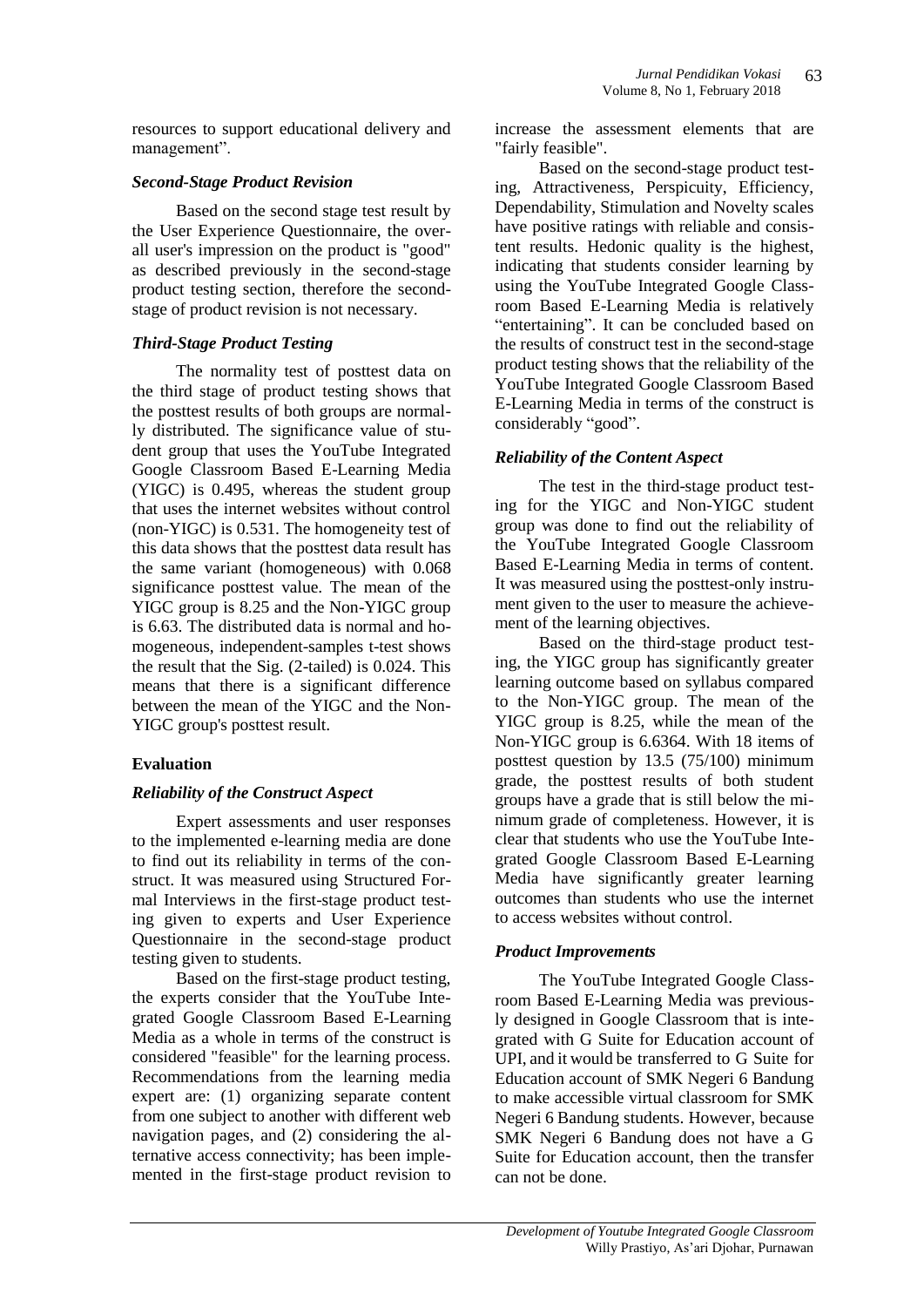

Figure 5. Preview of Stream Page

Based on these constraints, in this research and development the authors apply for the early access' Google Classroom for personal access to Google, so that authors can use Google Classroom with Google personal accounts. All of the YouTube Integrated Google Classroom Based E-Learning Media contents in the G Suite for Education account is redirected to Google's personal account. Along with it, Google finally opens Google Classroom access for all users of Google's personal account. Thus, at the implementation stage, all students can access the YouTube Integrated Google Classroom Based E-Learning Media using their personal Google account.

### *Final Product*

The improvement of the YouTube Integrated Google Classroom Based E-Learning Media has been done on the first-stage product revision, second-stage product revision, and product improvement process. There is no content or construct that were significantly changed at the switching process from the G Suite for Education account to Google personal account except the interface language (English into Indonesian) and the customized background image of virtual classroom main pages. Figure 5 shows a final preview of the YouTube Integrated Google Classroom Based E-Learning Media on the Stream page.

# **CONCLUSION**

### **Conclusion**

The Analysis, Design, Development, Implementation, and Evaluation (ADDIE) stages have been implemented in this research and development. The educational product result of this research is the YouTube Integrated Google Classroom Based E-Learning Media which contains the Light-Weight Vehicle Chassis and Powertrain Maintenance Subject. The learning material presented in this elearning media is the material that is taught in the eleventh grade's first and second semester of the Light-Weight Vehicle Engineering Department in SMK Negeri 6 Bandung.

The result of content-test shows that students who use the YouTube Integrated Google Classroom Based E-Learning Media have significantly greater learning outcomes than students who use the internet to access websites without control. Students who use highly accessible internet sites (i.e., Non-YIGC) may give fast results, but the reliability of those results can not be ensured. This does not mean that all of these sites give unreliable information, but that these should be carefully reviewed. Competence of information resources, authors' experience and their academic qualifications should be considered carefully. Furthermore, the Non-YIGC students group must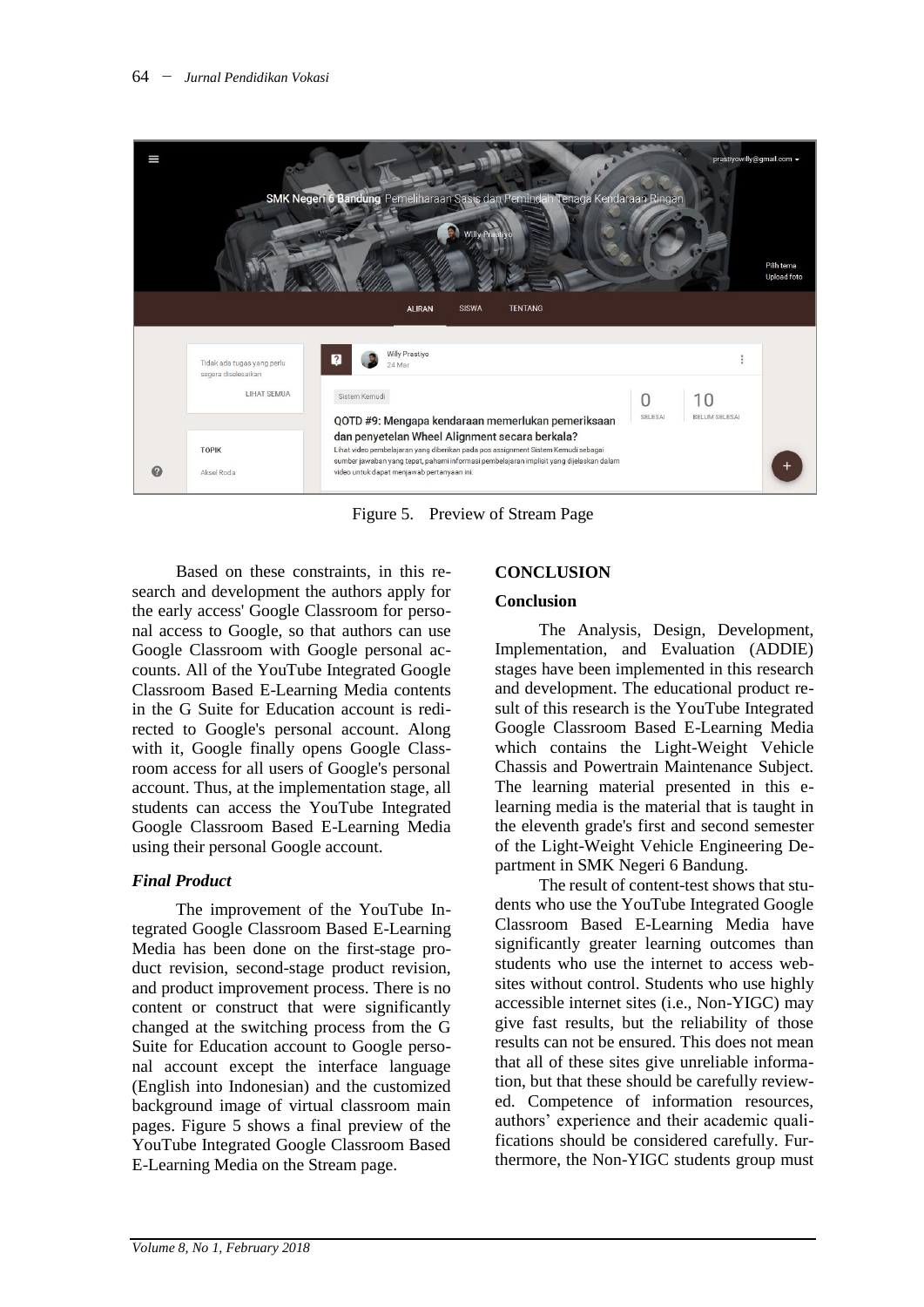be disciplined in keeping themselves away from trap websites and entertainment in order to obtain the best achievements in their tasks. Less accessible sites have the major disadvantage of difficult access, because of reviewing information carefully takes more time, this situation makes it difficult for students who use the internet without control to work on tasks within a limited time (e.g., tests in this research).

The negative effects of accessibility in e-learning have been decreased by using the YouTube Integrated Google Classroom Based E-Learning Media. Online learning materials are published by teachers for students on the Stream page as learning materials for instructor-led or self-paced learning. The Stream page contains an Announcement, Assignment, and Question posts that are published by the teacher. Students see information, announcements, tasks to be done, or questions to be answered on the Stream page, Student's Tasks page, or on a Google's virtual calendar. The teacher then examines the students' work, gives an assessment, and comments or feedbacks to the students. The use of YouTube Integrated Google Classroom Based E-Learning Media as trustworthy internet resources takes a vital importance for academic study. In addition to this, easy access opportunities for any students at the school to this media has been supplied by only using personal Google account. By utilizing the YouTube Integrated Google Classroom Based E-Learning Media, students were encouraged to use academic and reliable resources from their teachers in their tasks and homework for successful learning.

### **Suggestion**

Limited time and cost are some of the problems that occurred in this research, therefore the implementation stage of the YouTube Integrated Google Classroom Based E-Learning Media is done limited only in Light Vehicle Engineering Department at SMK Negeri 6 Bandung. The YouTube Integrated Google Classroom Based E-Learning Media is recommended to be developed on other subjects or competency skill programs. More broadly, this e-learning media is also recommended to be developed to other vocational areas with some reasonable adjustments to optimize the implementation of the 2013 Curriculum.

#### **REFERENCES**

- Arnanto, G. C., & Triyono, M. B. (2014). Keefektifan pembelajaran berbantuan internet di SMK se-kota Yogyakarta kompetensi keahlian teknik komputer dan jaringan. *Jurnal Pendidikan Vokasi*, *4*(3). Retrieved from https://journal.uny.ac.id/index.php/jpv/ar ticle/view/2557
- Ghirardini, B. (2011). *E-learning methodologies, a guide for designing and developing e-learning courses*. Rome: FAO.
- Kriscautzky, M., & Ferreiro, E. (2014). La confiabilidad de la información en Internet: criterios declarados y utilizados por jóvenes estudiantes mexicanos. *Educação E Pesquisa*, *40*(4), 913–934. https://doi.org/10.1590/s1517- 97022014121511
- Laugwitz, B., Held, T., & Schrepp, M. (2008). Construction and evaluation of a user experience questionnaire. *Springer-Verlag Berlin Heidelberg*, *5298*, 63–76. Retrieved from http://www.ueqonline.org/wpcontent/uploads/Construction\_of\_UEQ1. pdf
- Lee, D., & Lehto, M. (2013). User acceptance of YouTube for procedural learning: An extension of the technology acceptance model. *Computers & Education*, *61*(2), 193–208.
- Menteri Pendidikan dan Kebudayaan Republik Indonesia. Peraturan Menteri Pendidikan Pendidikan dan Kebudayaan Republik Indonesia Nomor 70 Tahun 2013 tentang Kerangka Dasar dan Struktur Kurikulum Sekolah Menengah Kejuruan/Madrasah Aliyah Kejuruan (2013).
- Nichols, M. (2008). *E-Learning in context*. Auckland: Laidlaw College.
- Sahin, Y. G., Balta, S., & Ercan, T. (2010). The use of internet resources by university students during their course projects elicitation: a case study. *TOJET: The Turkish Online Journal of Educational Technology*, *9*(2), 234–244. Retrieved from